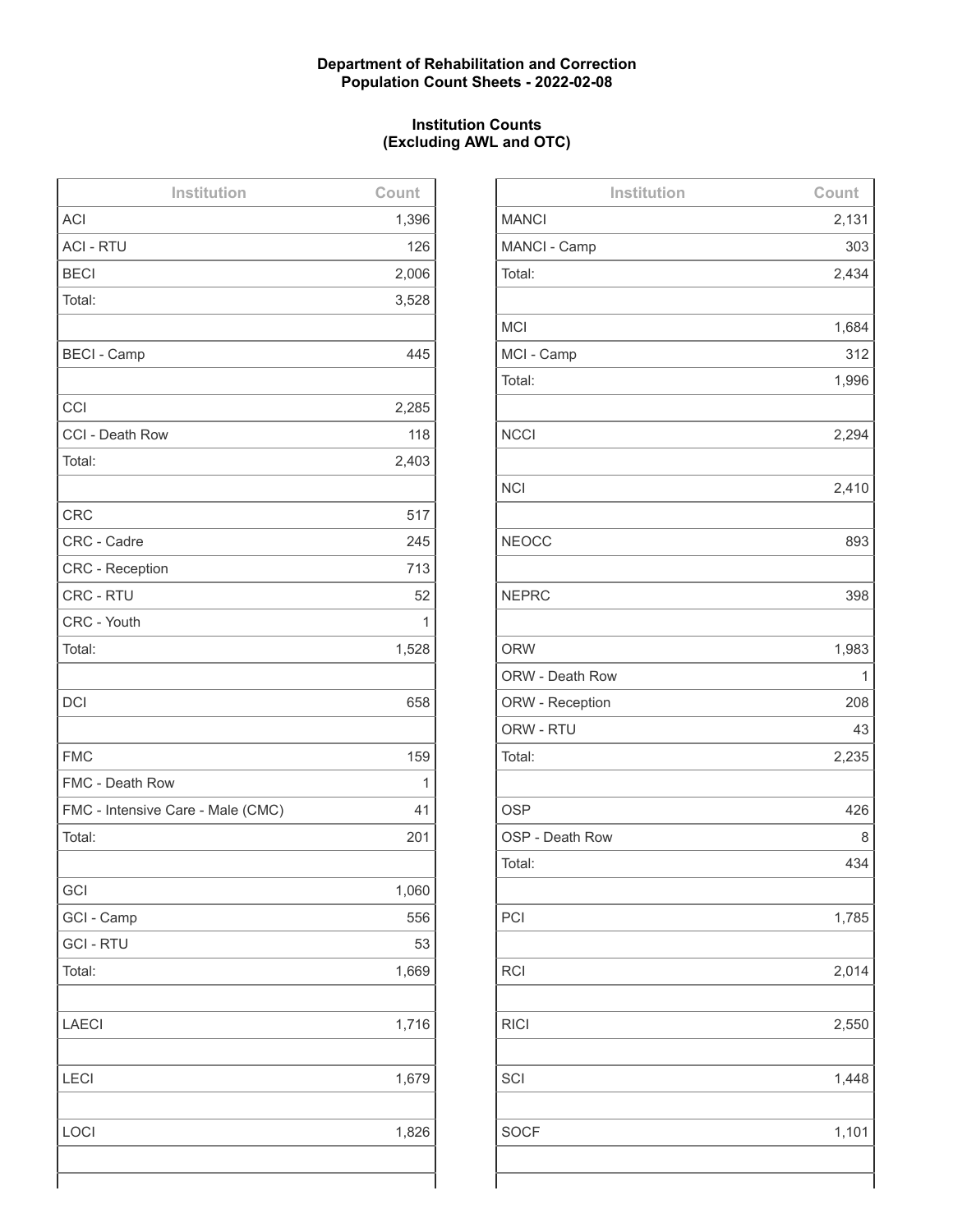|                  | <b>Total Population:</b> | 43,315 |
|------------------|--------------------------|--------|
|                  |                          |        |
| Total:           |                          | 913    |
| <b>WCI - RTU</b> |                          | 26     |
| <b>WCI</b>       |                          | 887    |
|                  |                          |        |
| Total:           |                          | 645    |
| <b>TOCI - PC</b> |                          | 132    |
| <b>TOCI</b>      |                          | 513    |
|                  |                          |        |
| Total:           |                          | 1,428  |
| TCI - Camp       |                          | 392    |
| <b>TCI</b>       |                          | 1,036  |

\* The Total Population includes 30 Offenders with Reason Codes 30 & 31. \*\* The Total Population includes 30 Offenders with Reason Code 0A.

|  |  | <b>Male Population by Security Level</b> |  |
|--|--|------------------------------------------|--|
|  |  | (Include AWL and Exclude OTC)            |  |

|                        | <b>Total Male</b> | 39,959      | 443        | 335          | 40,067 |
|------------------------|-------------------|-------------|------------|--------------|--------|
| <b>Total Death Row</b> |                   | 130         |            | $\mathbf{0}$ | 131    |
| <b>Total Level 1</b>   |                   | 13,661      | 127        | 85           | 13,703 |
| Total Level 2          |                   | 15,511      | 156        | 114          | 15,553 |
| Total Level 3          |                   | 8,533       | 141        | 124          | 8,550  |
| Total Level 4          |                   | 984         | 10         | 6            | 988    |
| <b>Total Level E</b>   |                   | 1,140       | 8          | 6            | 1,142  |
| <b>Security Level</b>  |                   | <b>Body</b> | <b>AWL</b> | $(-OTC)$     | Total  |

#### **Female Population by Institution (Include AWL and Exclude OTC)**

|                 | <b>Total Population:</b> | 43,254      | 488         | 368         | 43,374 |
|-----------------|--------------------------|-------------|-------------|-------------|--------|
|                 | <b>Total Female</b>      | 3,295       | 45          | 33          | 3,307  |
| ORW - RTU       |                          | 43          | $\mathbf 0$ | $\Omega$    | 43     |
| ORW - Reception |                          | 208         | 5           | 4           | 209    |
| ORW - Death Row |                          |             | $\mathbf 0$ | $\mathbf 0$ |        |
| <b>ORW</b>      |                          | 1,983       | 33          | 23          | 1,993  |
| <b>NEPRC</b>    |                          | 398         | 2           |             | 399    |
| <b>FMC</b>      |                          | 5           | $\mathbf 0$ | 0           | 5      |
| <b>DCI</b>      |                          | 657         | 5           | 5           | 657    |
| Institution     |                          | <b>Body</b> | <b>AWL</b>  | $(-OTC)$    | Total  |

| LORCI                    | 671   |
|--------------------------|-------|
| <b>LORCI - Cadre</b>     | 189   |
| <b>LORCI - Reception</b> | 166   |
| Total:                   | 1,026 |
|                          |       |
| <b>MACI</b>              | 381   |
| <b>MACI - Minimum</b>    | 1,277 |
| Total:                   | 1,658 |
|                          |       |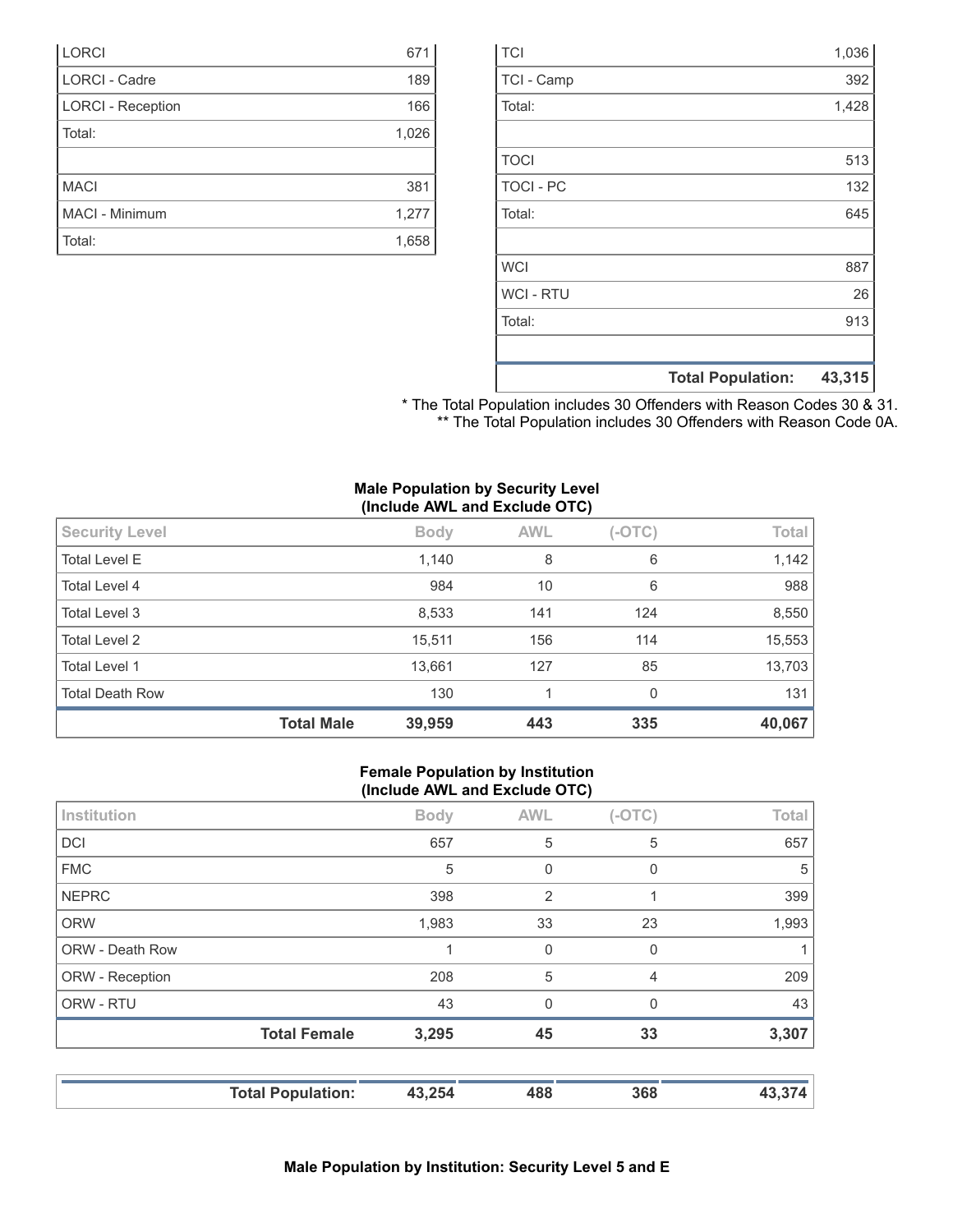**(Include AWL and Exclude OTC)**

| Institution  | $\ddot{\phantom{a}}$ | <b>Body</b>               | <b>AWL</b>          | $(-OTC)$                  | Total          |
|--------------|----------------------|---------------------------|---------------------|---------------------------|----------------|
| ACI          |                      | $\ensuremath{\mathsf{3}}$ | $\mathbf 0$         | $\,0\,$                   | $\sqrt{3}$     |
| ${\sf CRC}$  |                      | $\overline{4}$            | $\mathbf 0$         | $\mathbf 0$               | $\overline{4}$ |
| CRC - RTU    |                      | $\mathbf 5$               | $\mathbf 0$         | $\,0\,$                   | $\,$ 5 $\,$    |
| ${\sf FMC}$  |                      | $\sqrt{2}$                | $\mathbf 0$         | $\,0\,$                   | $\sqrt{2}$     |
| <b>LAECI</b> |                      | $\mathbf 1$               | $\mathbf 0$         | $\,0\,$                   | $\mathbf{1}$   |
| LECI         |                      | 33                        | $\mathbf 0$         | $\mathbf 0$               | $33\,$         |
| LORCI        |                      | $\ensuremath{\mathsf{3}}$ | $\mathbf 0$         | $\,0\,$                   | $\mathsf 3$    |
| MACI         |                      | 11                        | $\mathbf 0$         | $\,0\,$                   | 11             |
| <b>MANCI</b> |                      | $10$                      | $\mathsf{O}\xspace$ | $\boldsymbol{0}$          | $10\,$         |
| OSP          |                      | 348                       | $\sqrt{2}$          | $\mathbf{2}$              | 348            |
| RCI          |                      | 35                        | $\mathbf 0$         | $\,0\,$                   | 35             |
| <b>RICI</b>  |                      | $\overline{2}$            | $\mathbf 0$         | $\,0\,$                   | $\sqrt{2}$     |
| SCI          |                      | $\overline{2}$            | $\mathbf 0$         | $\mathbf 0$               | $\sqrt{2}$     |
| SOCF         |                      | 517                       | $\sqrt{4}$          | $\ensuremath{\mathsf{3}}$ | 518            |
| <b>TCI</b>   |                      | $17$                      | $\mathbf 0$         | $\,0\,$                   | 17             |
| <b>TOCI</b>  |                      | 135                       | $\mathbf{1}$        | 1                         | 135            |
| TOCI - PC    |                      | $\overline{2}$            | $\mathbf 0$         | $\mathbf 0$               | $\sqrt{2}$     |
| <b>WCI</b>   |                      | $\sqrt{4}$                | 1                   | $\mathbf 0$               | $\sqrt{5}$     |
| WCI - RTU    |                      | $\,6\,$                   | $\mathbf 0$         | $\mathsf 0$               | $\,6\,$        |
|              | <b>Total Level 5</b> | 1,140                     | ${\bf 8}$           | $\bf 6$                   | 1,142          |

### **Male Population by Institution: Security Level 4 (Include AWL and Exclude OTC)**

| Institution                       | <b>Body</b> | <b>AWL</b>       | $(-OTC)$    | Total |
|-----------------------------------|-------------|------------------|-------------|-------|
| ACI                               | $\sqrt{3}$  | $\boldsymbol{0}$ | $\mathbf 0$ | 3     |
| CRC                               | 1           | $\mathbf 0$      | $\Omega$    | 1     |
| CRC - RTU                         | 10          | $\boldsymbol{0}$ | $\mathbf 0$ | 10    |
| <b>FMC</b>                        | 1           | $\mathbf 0$      | $\Omega$    | 1     |
| FMC - Intensive Care - Male (CMC) |             | $\boldsymbol{0}$ | $\mathbf 0$ |       |
| <b>LORCI</b>                      | 6           | $\mathbf 0$      | $\mathbf 0$ | $6\,$ |
| <b>MACI</b>                       | 15          | $\boldsymbol{0}$ | $\mathbf 0$ | 15    |
| <b>OSP</b>                        | 47          | $\mathbf 0$      | $\mathbf 0$ | 47    |
| <b>SOCF</b>                       | 519         | 8                | 5           | 522   |
| <b>TOCI</b>                       | 360         | $\overline{2}$   | 1           | 361   |
| TOCI - PC                         | 12          | $\boldsymbol{0}$ | 0           | 12    |
| <b>WCI</b>                        | 1           | $\mathbf 0$      | $\mathbf 0$ |       |
| <b>WCI - RTU</b>                  | 8           | 0                | 0           | 8     |
| <b>Total Level 4</b>              | 984         | 10               | 6           | 988   |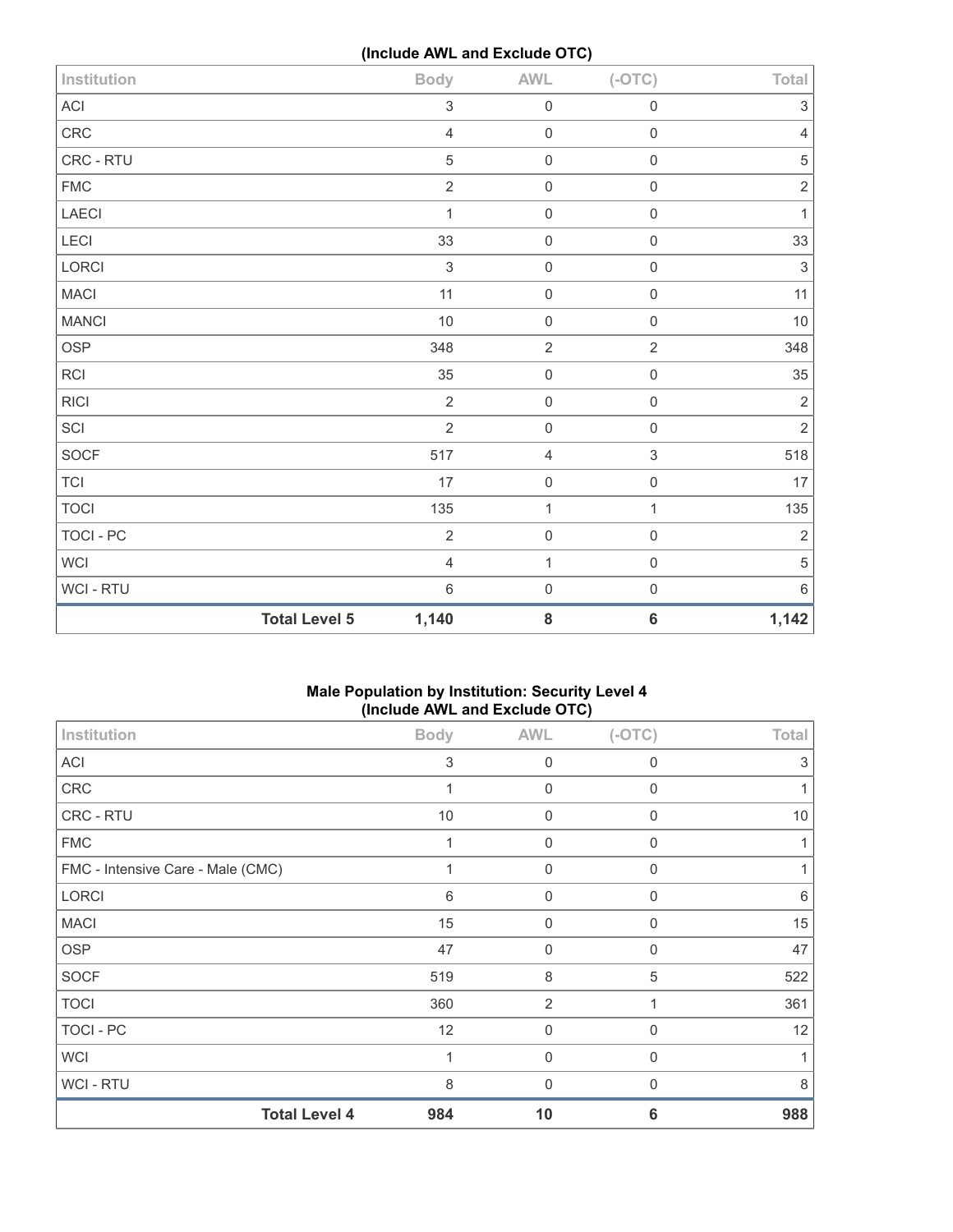| <b>Male Population by Institution: Security Level 3</b> |
|---------------------------------------------------------|
| (Include AWL and Exclude OTC)                           |

| Institution                       |                      | <b>Body</b>      | <b>AWL</b>          | $(-OTC)$            | Total            |
|-----------------------------------|----------------------|------------------|---------------------|---------------------|------------------|
| ACI                               |                      | 22               | $\mathbf 0$         | $\mathbf 0$         | 22               |
| <b>BECI</b>                       |                      | $\overline{7}$   | $\sqrt{2}$          | $\sqrt{2}$          | $\overline{7}$   |
| CCI                               |                      | 14               | $\mathbf 0$         | $\mathbf 0$         | 14               |
| CRC                               |                      | 218              | 24                  | 22                  | 220              |
| CRC - Cadre                       |                      | 6                | $\mathbf 0$         | $\mathbf 0$         | $\,6\,$          |
| CRC - Reception                   |                      | 326              | $\,6\,$             | $\,6\,$             | 326              |
| CRC - RTU                         |                      | 36               | $\mathsf{O}\xspace$ | $\mathbf 0$         | 36               |
| <b>FMC</b>                        |                      | $\overline{7}$   | $\mathbf 0$         | $\mathbf 0$         | $\boldsymbol{7}$ |
| FMC - Intensive Care - Male (CMC) |                      | $\mathbf{1}$     | $\mathbf 0$         | $\mathbf 0$         | $\mathbf{1}$     |
| LAECI                             |                      | 5                | $\mathbf 0$         | $\mathbf 0$         | $\sqrt{5}$       |
| LECI                              |                      | 1,292            | 12                  | $\boldsymbol{9}$    | 1,295            |
| LOCI                              |                      | 10               | $\mathbf 0$         | $\mathbf 0$         | $10$             |
| LORCI                             |                      | 308              | 45                  | 45                  | 308              |
| LORCI - Cadre                     |                      | 69               | $\mathbf 0$         | $\mathbf 0$         | 69               |
| <b>LORCI - Reception</b>          |                      | 139              | $\sqrt{2}$          | $\sqrt{2}$          | 139              |
| <b>MACI</b>                       |                      | 261              | $\mathbf 1$         | $\mathbf 1$         | 261              |
| <b>MANCI</b>                      |                      | 1,834            | 15                  | 11                  | 1,838            |
| MCI                               |                      | $\sqrt{4}$       | $\mathsf{O}\xspace$ | $\mathbf 0$         | $\overline{4}$   |
| <b>NCCI</b>                       |                      | $\,6\,$          | $\mathbf{1}$        | $\mathbf{1}$        | $\,6\,$          |
| <b>NCI</b>                        |                      | 13               | $\mathbf 0$         | $\mathbf 0$         | 13               |
| <b>NEOCC</b>                      |                      | 442              | 14                  | 13                  | 443              |
| <b>OSP</b>                        |                      | $\overline{5}$   | $\mathbf 0$         | $\mathbf 0$         | $\overline{5}$   |
| PCI                               |                      | 34               | $\mathsf{O}\xspace$ | $\mathbf 0$         | 34               |
| <b>RCI</b>                        |                      | 1,675            | $\,8\,$             | $\,6\,$             | 1,677            |
| <b>RICI</b>                       |                      | 19               | $\pmb{0}$           | $\mathbf 0$         | 19               |
| SCI                               |                      | $10$             | $\mathbf 0$         | $\mathbf 0$         | $10\,$           |
| SOCF                              |                      | 62               | $\mathbf{1}$        | $\mathbf{1}$        | 62               |
| <b>TCI</b>                        |                      | 847              | $\mathbf 5$         | 3                   | 849              |
| TCI - Camp                        |                      | $\mathbf{1}$     | $\mathsf 0$         | $\mathbf 0$         | $\mathbf{1}$     |
| <b>TOCI</b>                       |                      | 14               | $\mathbf 1$         | $\mathbf{1}$        | 14               |
| TOCI - PC                         |                      | 49               | $\mathbf 0$         | $\mathsf{O}\xspace$ | 49               |
| <b>WCI</b>                        |                      | 788              | $\overline{4}$      | 1                   | 791              |
| <b>WCI - RTU</b>                  |                      | $\boldsymbol{9}$ | $\mathbf 0$         | $\mathbf 0$         | $\boldsymbol{9}$ |
|                                   | <b>Total Level 3</b> | 8,533            | 141                 | 124                 | 8,550            |

# **Male Population by Institution: Security Level 2 (Include AWL and Exclude OTC)**

| Institution | <b>Body</b> | AWL | $(-OTC)$ | Total |
|-------------|-------------|-----|----------|-------|
| <b>ACI</b>  | 776         |     |          | 780   |
|             |             |     |          |       |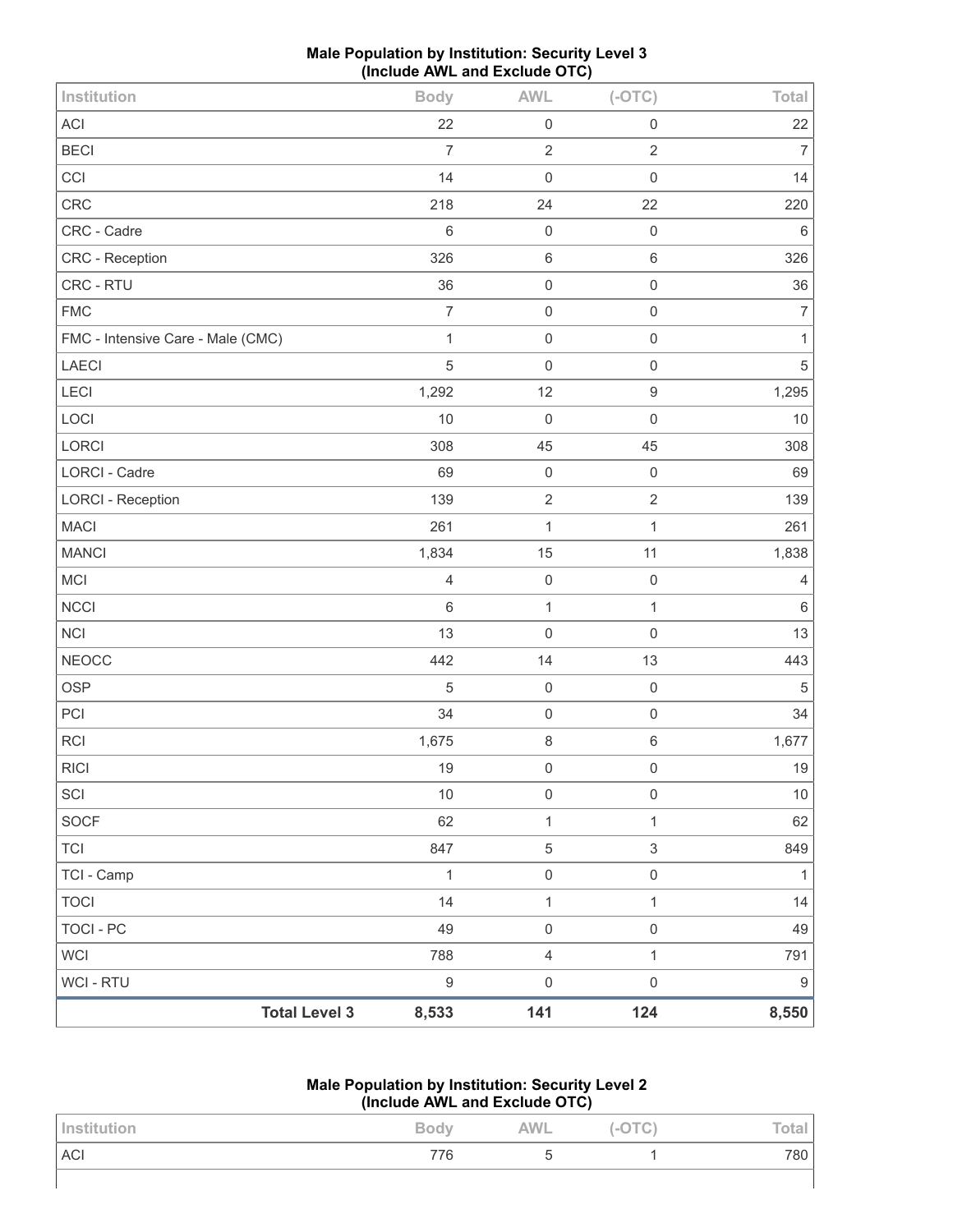| <b>Total Level 2</b>              | 15,511         | 156                       | 114                 | 15,553                    |
|-----------------------------------|----------------|---------------------------|---------------------|---------------------------|
| <b>WCI</b>                        | 33             | $\mathsf{O}\xspace$       | $\mathbf 0$         | 33                        |
| <b>TOCI - PC</b>                  | 69             | $\mathbf 0$               | $\mathbf 0$         | 69                        |
| <b>TOCI</b>                       | $\overline{4}$ | $\mathbf 0$               | $\mathsf{O}\xspace$ | $\overline{4}$            |
| TCI - Camp                        | $\sqrt{3}$     | $\mathsf 0$               | $\mathbf 0$         | $\ensuremath{\mathsf{3}}$ |
| <b>TCI</b>                        | 138            | $\mathbf 0$               | $\mathbf 0$         | 138                       |
| <b>SOCF</b>                       | $\overline{2}$ | $\mathsf 0$               | $\mathsf 0$         | $\sqrt{2}$                |
| SCI                               | 891            | $\overline{7}$            | $\overline{4}$      | 894                       |
| <b>RICI</b>                       | 1,374          | 15                        | 13                  | 1,376                     |
| <b>RCI</b>                        | 303            | $\mathbf{1}$              | $\mathbf{1}$        | 303                       |
| PCI                               | 990            | $\,8\,$                   | $\sqrt{2}$          | 996                       |
| <b>NEOCC</b>                      | 450            | 16                        | 16                  | 450                       |
| <b>NCI</b>                        | 1,352          | 11                        | 11                  | 1,352                     |
| <b>NCCI</b>                       | 894            | $\boldsymbol{9}$          | $\,6\,$             | 897                       |
| MCI                               | 1,172          | $10$                      | $\sqrt{4}$          | 1,178                     |
| <b>MANCI</b>                      | 274            | $\mathbf 0$               | $\mathbf 0$         | 274                       |
| <b>MACI</b>                       | 94             | $\mathbf 1$               | $\mathbf{1}$        | 94                        |
| <b>LORCI - Reception</b>          | 21             | $\mathbf 0$               | $\mathbf 0$         | 21                        |
| <b>LORCI - Cadre</b>              | 50             | $\mathbf 0$               | $\mathbf 0$         | 50                        |
| LORCI                             | 103            | 8                         | $\overline{7}$      | 104                       |
| LOCI                              | 941            | $\,6\,$                   | $\sqrt{3}$          | 944                       |
| LECI                              | 354            | $\mathbf 0$               | $\mathbf 0$         | 354                       |
| <b>LAECI</b>                      | 995            | 19                        | 17                  | 997                       |
| <b>GCI-RTU</b>                    | 42             | $\mathbf 0$               | $\mathbf 0$         | 42                        |
| GCI                               | 552            | $\ensuremath{\mathsf{3}}$ | $\sqrt{2}$          | 553                       |
| FMC - Intensive Care - Male (CMC) | $\overline{9}$ | $\mathbf 0$               | $\mathbf 0$         | $\boldsymbol{9}$          |
| <b>FMC</b>                        | 18             | $\ensuremath{\mathsf{3}}$ | $\mathbf{1}$        | 20                        |
| DCI                               | $\mathbf{1}$   | $\mathsf 0$               | $\mathsf{O}\xspace$ | $\mathbf{1}$              |
| CRC - Youth                       | 1              | $\mathbf 0$               | $\mathbf 0$         | $\mathbf{1}$              |
| CRC - RTU                         | 1              | $\mathbf 0$               | $\mathbf 0$         | 1                         |
| <b>CRC</b> - Reception            | 171            | $\sqrt{2}$                | $\mathbf{1}$        | 172                       |
| CRC - Cadre                       | 206            | $\mathbf 0$               | $\mathbf 0$         | 206                       |
| CRC                               | 113            | $\overline{7}$            | $\,6\,$             | 114                       |
| CCI                               | 1,709          | 12                        | $\,6\,$             | 1,715                     |
| <b>BECI</b>                       | 1,307          | 13                        | 12                  | 1,308                     |
| <b>ACI - RTU</b>                  | 98             | $\mathsf{O}\xspace$       | $\mathbf 0$         | 98                        |

# **Male Population by Institution: Security Level 1 (Include AWL and Exclude OTC)**

| Institution | Body | <b>AWL</b> | $(-OTC)$ | Total |
|-------------|------|------------|----------|-------|
| <b>ACI</b>  | 592  |            |          | 595   |
| ACI - RTU   | 28   |            |          | 28    |
|             |      |            |          |       |